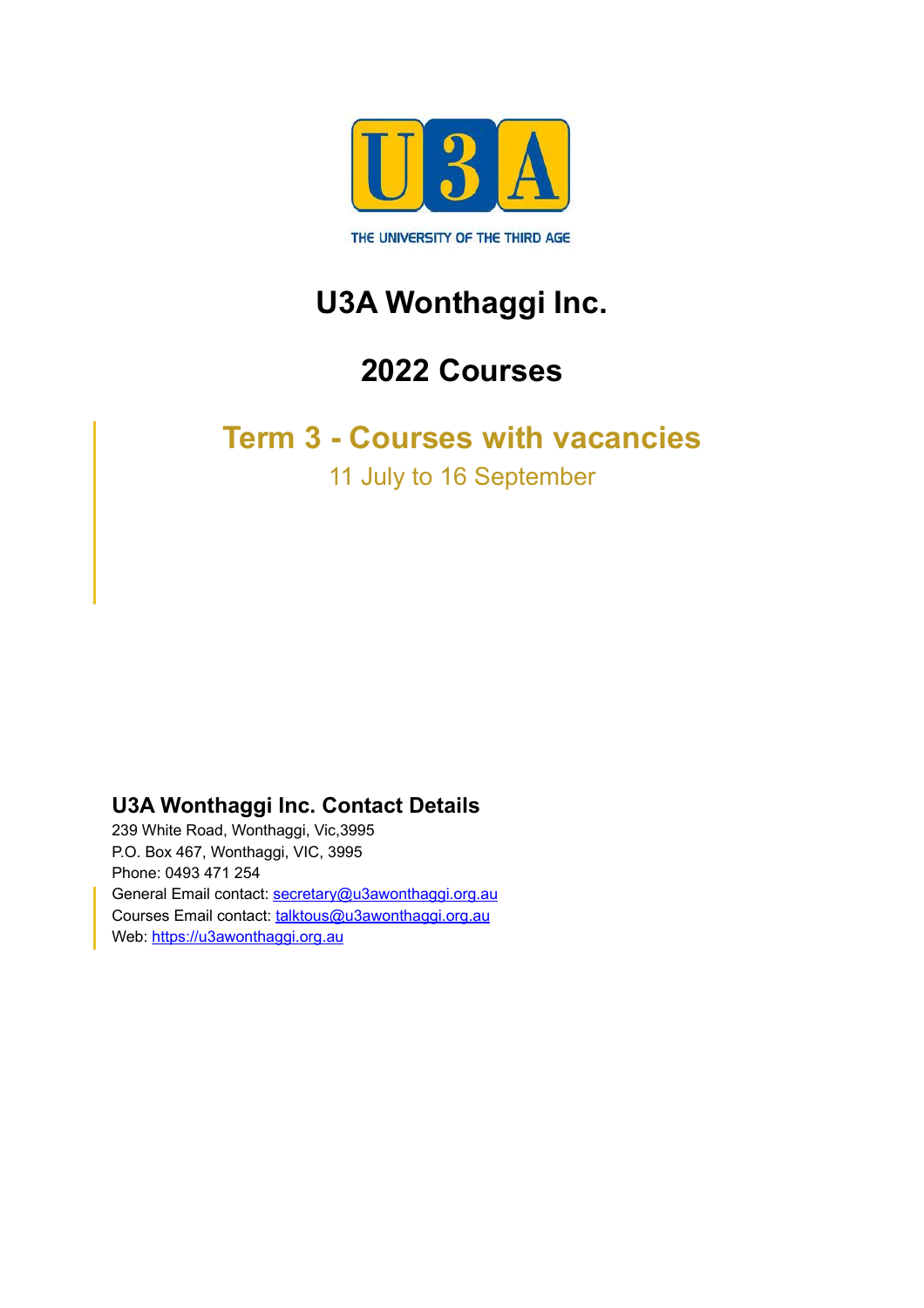#### Table of Contents

| Term 3 - Courses with vacancies |                |
|---------------------------------|----------------|
| 11 July to 16 September         | 1              |
| Environmental                   | 3              |
| <b>Exercise and Activity</b>    | $\overline{4}$ |
| Games                           | 5              |
| <b>History and Discussion</b>   | 6              |
| Language                        | 6              |
| Learning - various              | 7              |
| <b>Music and Performance</b>    | 7              |
| <b>Social Activities</b>        | 8              |
| <b>Words and Literature</b>     | 8              |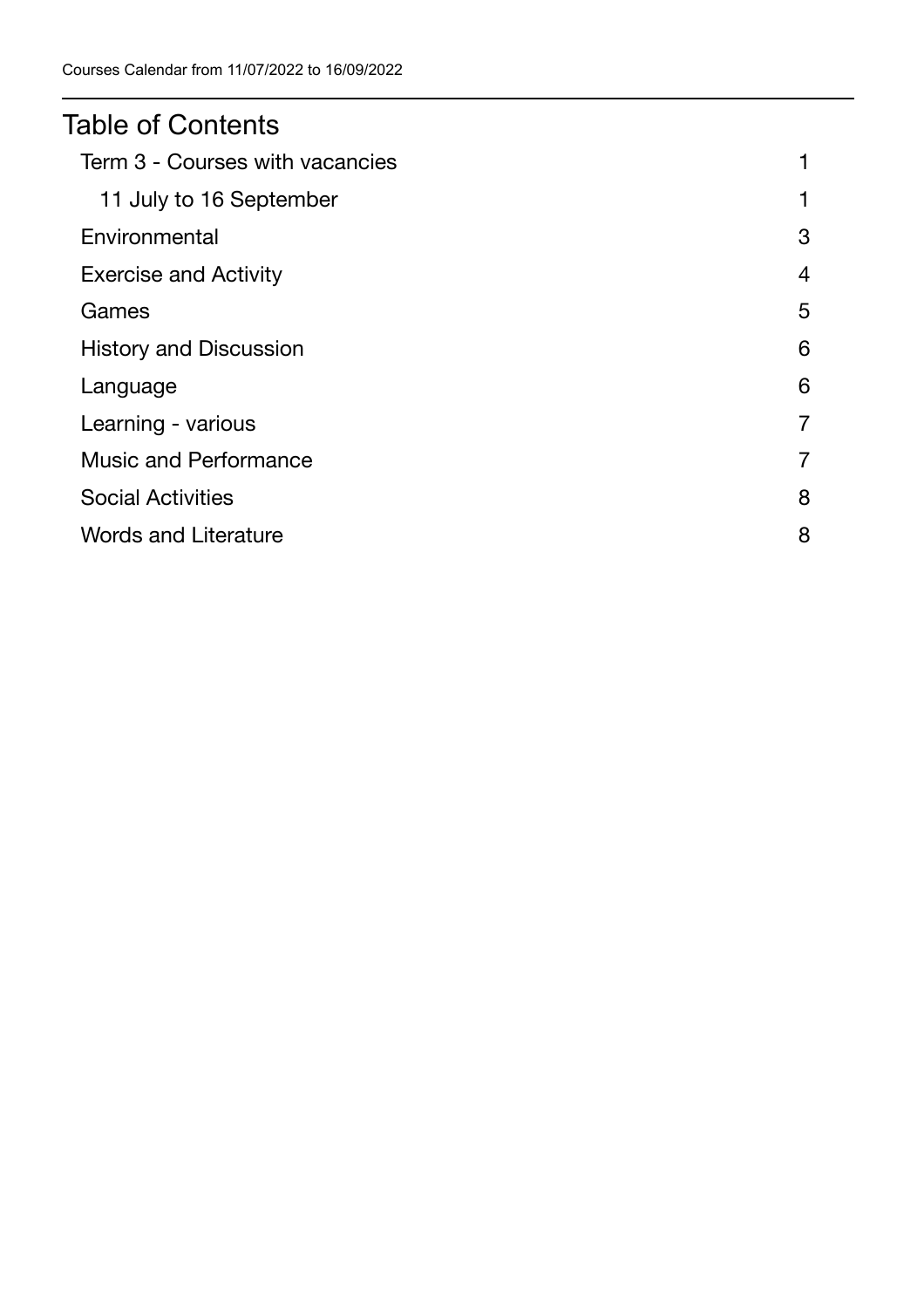### <span id="page-2-0"></span>**Environmental**

224ENV01: Electricity Type: Thursday

Dates: 03/02/2022 - 24/11/2022

Location: Garden Room 239 White Road Wonthaggi **Active Tutor/Member: Werner Theinert** 

This course explains how our electrical power system works, in a simple and easily

understandable way. Along the way, it takes a look at the history of electricity, the

 current situation with our ageing power grid, and the potential future of our electrical power systems – the impending revolution in energy.

Dates: 01/02/2022 - 29/11/2022

Location: Garden Room 239 White Road Wonthaggi **Active Tutor/Member: Lorraine Carroll** 

 222ENV01: Garden Club Type: Tuesday Frequency: Weekly, Tue 9:30 - 11:00

 After gardening at home it is great to sit and chat with others about it all. There is always something happening in our gardens to share and new and old gardening tips to pass around. Our group watches DVDs to see how its done and swaps plants and produce. We occasionally visit gardens.

Frequency: Weekly, Thu 9:30 - 11:00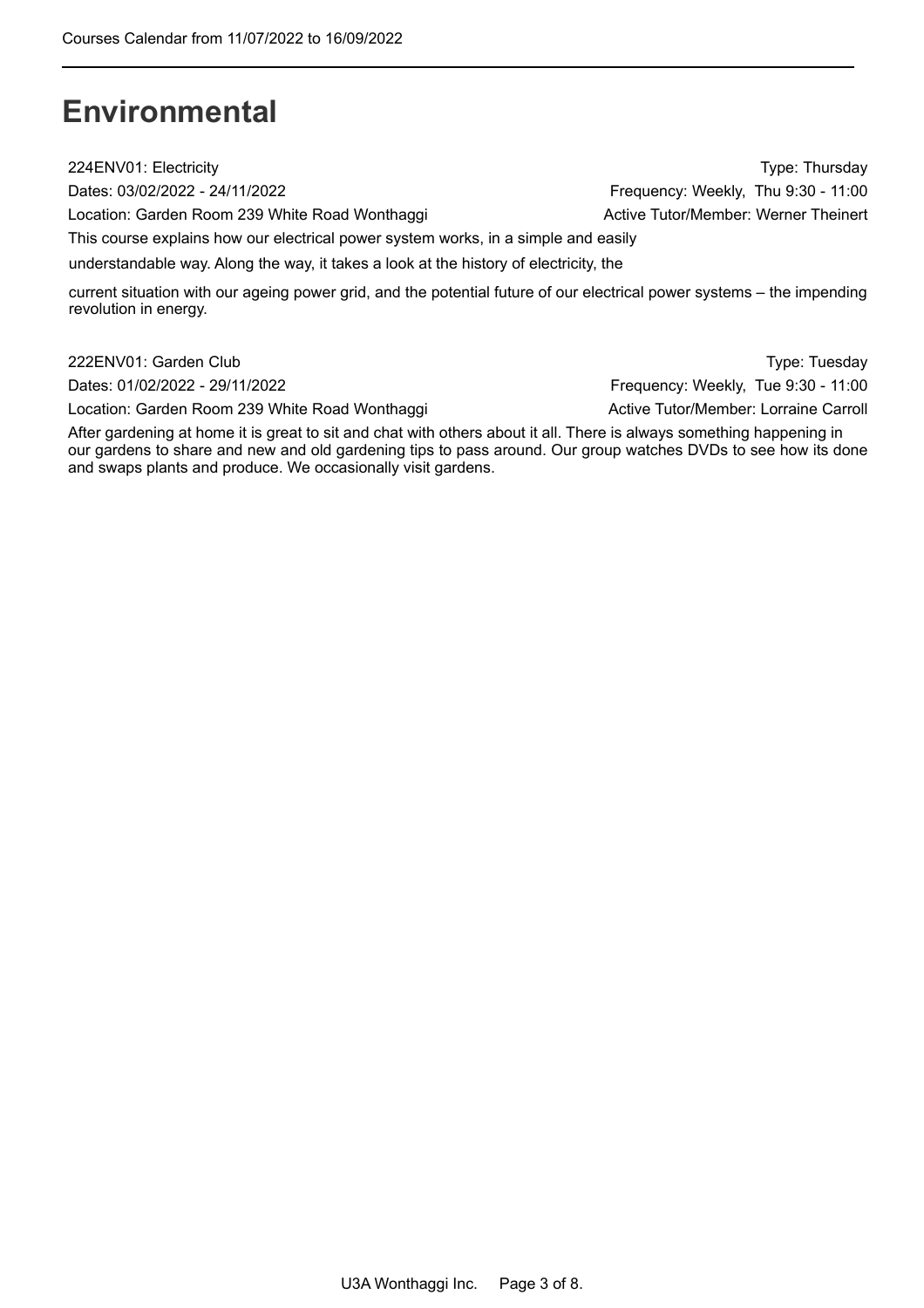#### <span id="page-3-0"></span> **Exercise and Activity**

225EXC03: Tai Chi Type: Friday

Location: Goat Island 18 Boundary Road Wonthaggi **Active Tutor/Member: Mary Schooneveldt** 

Tai chi is a gentle but therapeutic form of exercise, based in Chinese traditions. Involving slow movements and deep breaths, It has many physical and emotional benefits. "Today, it's principally a tranquil, gentle and pleasurable means of attaining and maintaining health and harmony in mind and body, mobility, suppleness and mental alertness." Tai Chi Australia's founder and Chief Instructor, Mr Han Jin Song.

Maximum Enrolments = 12

224OUT01: Walking Group Type: Thursday

Want to trek the local byways? Our friendly band of walkers enjoys good fellowship plus the benefit of regular gentle exercise. A range of walks plus the occasional cup of coffee or tea. NOTE: Meet at U3A car park

Maximum Enrolments = 20

Location: Cape Paterson Cape Paterson Road Cape Paterson Active Tutor/Member: Dot Charles

This course blends yoga with other forms of physical activity to help combat ageing. We flex joints stretch muscles and improve coordination. Requirements: a yoga mat and a water bottle.

Dates: 04/02/2022 - 28/11/2022 Frequency: Weekly, Fri 9:30 - 10:30

Dates: 03/02/2022 - 28/11/2022 **Frequency: Weekly, Thu 9:30 - 10:45** Location: External **Active Tutor/Member: Robert Butler** Active Tutor/Member: Robert Butler

221EXC02: Yoga & Movement Type: Monday

Dates: 31/01/2022 - 28/11/2022 Frequency: Weekly, Mon 11:15 - 12:15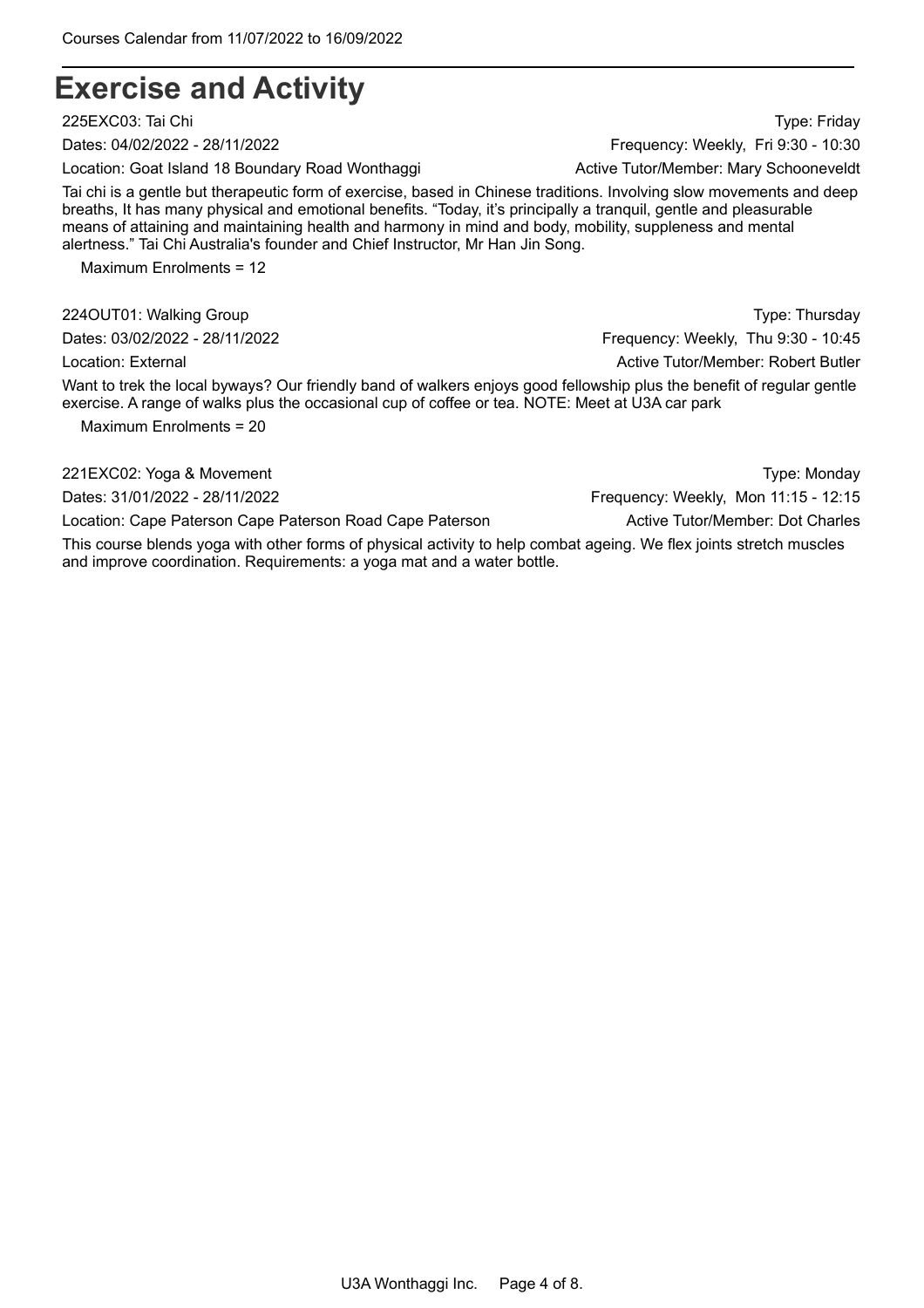#### <span id="page-4-0"></span>**Games**

Location: Cape Paterson Hall, Cape Paterson Road Cape **Active Tutor-Member: Gary Beard** 224OUT3: Bocce Class 2 Dates: 10/02/2022 - 24/11/2022 Location: Cape Paterson 224OUT2: Bocce Dates: 10/02/2022 - 24/11/2022 Paterson

Type: Thursday Frequency: Fortnightly, Thu 9:30 - 11:00

 Type: Thursday Frequency: Fortnightly, Thu 14:00 - 15:30 Active Tutor/Member: John Laing

225GMS01: Bridge for Beginners Type: None Dates: 04/03/2022 - 28/11/2022 **Frequency: Weekly, Fri 10:00 - 11:30** Location: Mawson Hut 239 White Road Wonthaggi **Active Tutor/Member: Matti Shub** Active Tutor/Member: Matti Shub

We need new members … This is an interactive class with lesson material reinforced by playing set hands that illustrate the principles. We will email out the course notes/material after each lesson. By the end of the year or earlier students should feel confident and competent to play social or entry level club bridge.

I Students should obtain either one of the following as pre-reading from either Paul Lavings Bookshop www.bridgegear.com (new and secondhand books) or Nicks Bridge Bookshop, Sydney. www.bridgeshop.com.au

1. Paul Marston- Introduction to Bridge, \$19.95 or for a little more his Paul Marston's Beginners Pack \$27.95

2. Ron Klinger - Bridge Basics \$14.95

3. Derrick Browne - Beginners Bridge. \$14.95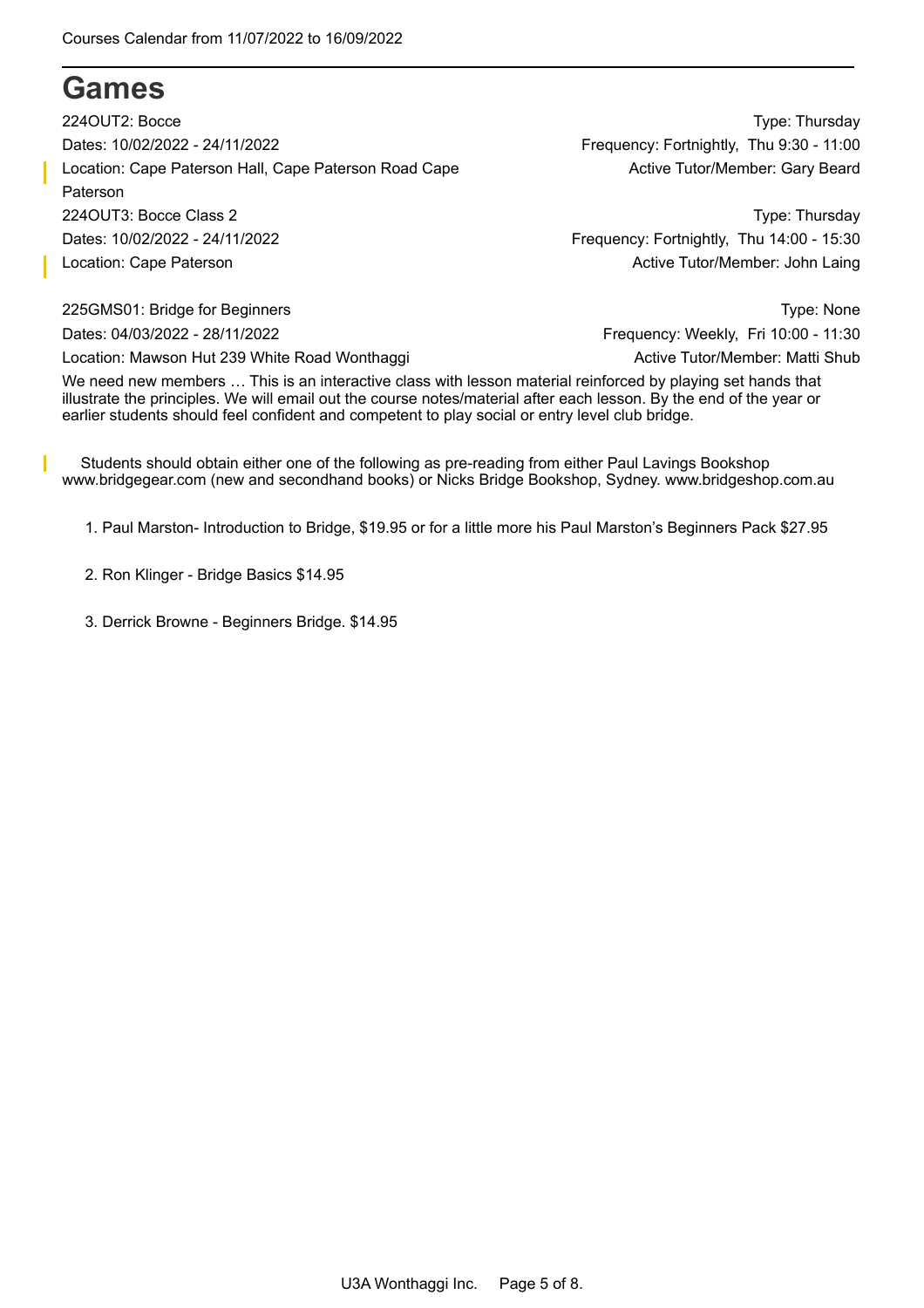### <span id="page-5-0"></span>**History and Discussion**

222HIS03: History of The Ottoman Empire (Mornings) The Communication of the Communication of Type: Tuesday

Location: Garden Room 239 White Road Wonthaggi **Active Tutor/Member: Bronwyn Miller** 

Lectures cover the 600 years of the richness and complexity of the Ottoman Empire, starting with the early years as a collection of raiders, to the zenith of its power in the 15th and 16th centuries to its ultimate collapse in the wreckage of the First World War. The story of Gallipoli resonates most with Australians. However, throughout the empire's reign there were ongoing geopolitical tensions between Turkey and its Balkan and Middle Eastern neighbours that still reverberate today.

### <span id="page-5-1"></span>**Language**

221LAN01: French Culture and Tourism Type: Monday Type: Monday

Dates: 31/01/2022 - 28/11/2022 Frequency: Weekly, Mon 14:00 - 15:30

Location: Garden Room 239 White Road Wonthaggi **Active Tutor/Member: Donald Ellsmore** 

This course will cover French Language, Culture and Tourism for those wishing to embark on learning a new language or improving basic French language skills, supplemented by virtual excursions into French culture and tourism.

223LAN03: Italian Conversation Study Group Type: Wednesday Type: Wednesday

Dates: 02/02/2022 - 28/11/2022 Frequency: Weekly, Wed 13:45 - 15:30

Location: Mawson Hut 239 White Road Wonthaggi **Active Tutor/Member: Maggie Harriss** Active Tutor/Member: Maggie Harriss

Practice speaking Italian in a supportive environment. Add knowledge, vocabulary and grammar in specific contexts. Maggie will assist you to source an Italian reference dictionary with verbs and grammar. None.

224LAN01: Japanese-Beginners Type: Thursday Dates: 03/02/2022 - 28/11/2022 Frequency: Weekly, Thu 10:00 - 11:30 Location: Mawson Hut 239 White Road Wonthaggi New York Controller Mexicon Active Tutor/Member: Joan Hindle

223LAN04: Spanish for Beginners and Travellers Type: Wednesday Type: Wednesday Dates: 02/02/2022 - 30/11/2022 Frequency: Weekly, Wed 9:30 - 11:00

Location: Garden Room 239 White Road Wonthaggi **Active Tutor/Member: Rita Espinoza** 

Rita an experienced language tutor will introduce you to the second-most widely spoken language in the world (after Mandarin Chinese), with 400 million native speakers, and official status in a staggering 21 countries, spanning South, Central and North America, as well as Africa and Europe.

Dates: 12/07/2022 - 20/12/2022 Frequency: Weekly, Tue 11:15 - 12:30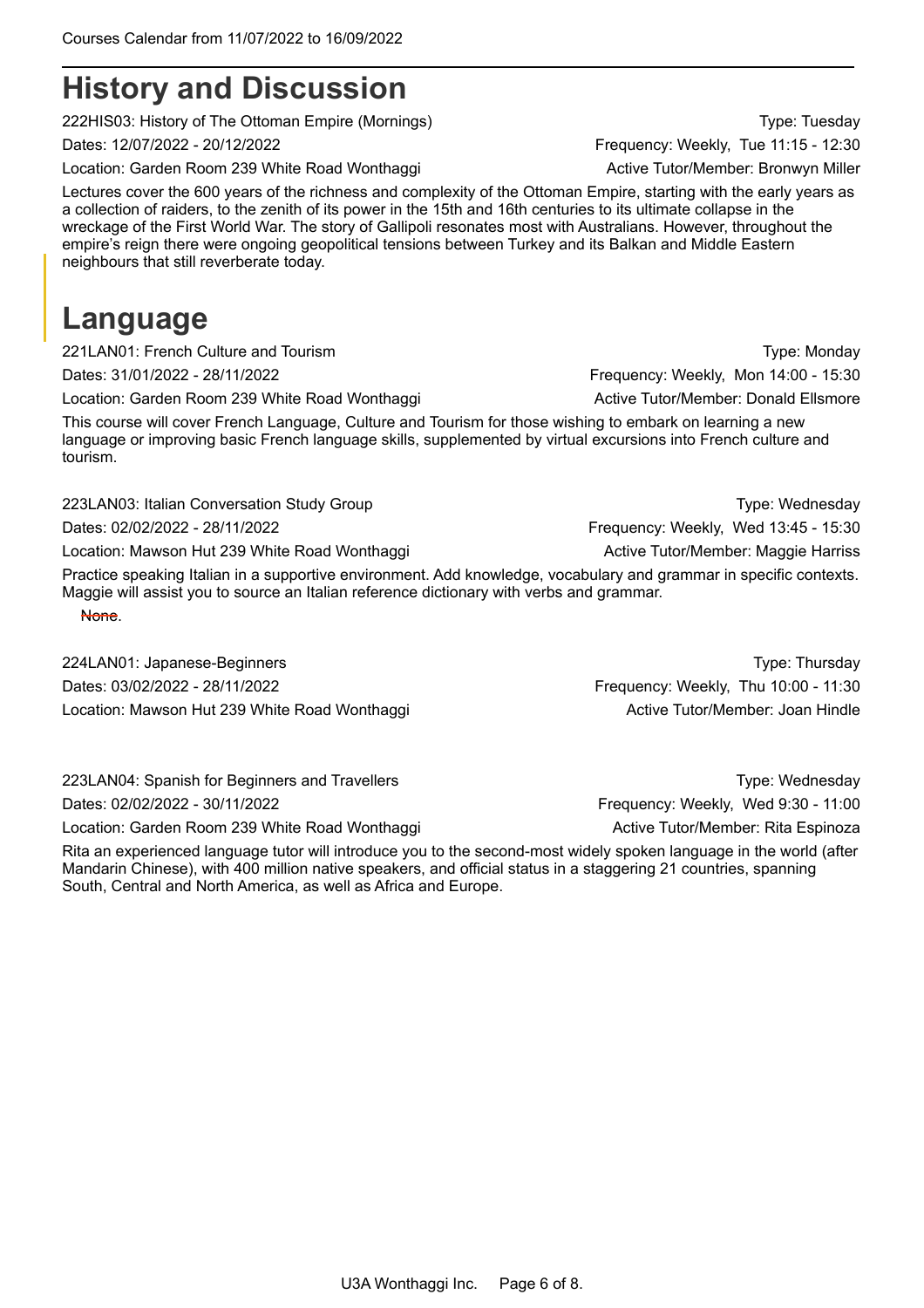#### <span id="page-6-0"></span>**Learning - various**

Location: Garden Room 239 White Road Wonthaggi **Active Tutor/Member: Glenn Cant** 

This is an open forum in which members attending are free to listen or to express personal opinions on topics selected from local, national and international news media.

### <span id="page-6-1"></span>**Music and Performance**

225MUS02: Choir - Let's Sing! Type: Friday Dates: 04/02/2022 - 28/11/2022 **Frequency: Weekly, Fri 14:00 - 15:30** Location: Inverloch 4-6 The Crescent Inverloch Active Tutor/Member: Jackie Brennan We are a friendly group of people who just love to sing !

There are no auditions and it is an advantage to read music but not necessary .

 If you would like to join us on a Friday afternoon in the Anglican Church in The Crescent ,Inverloch from 2pm -3-30pm, we would love to see you (especially if you are male !! )

223MUS01: Recorder Consort **Type:** Wednesday If you can play the recorder and would like to make music with others you will be most welcome to join our dedicated group. We perform for local nursing homes and at other venues. Dates: 02/02/2022 - 28/11/2022 Frequency: Weekly, Wed 9:30 - 11:00 Location: Mawson Hut 239 White Road Wonthaggi **Active Tutor/Member: John Bell** Cocation: Mawson Hut 239 White Road Wonthaggi

Maximum Enrolments = 15

225LEA02: Current Affairs Type: Friday Dates: 04/02/2022 - 28/11/2022 **Frequency: Weekly, Fri 9:30 - 11:00**